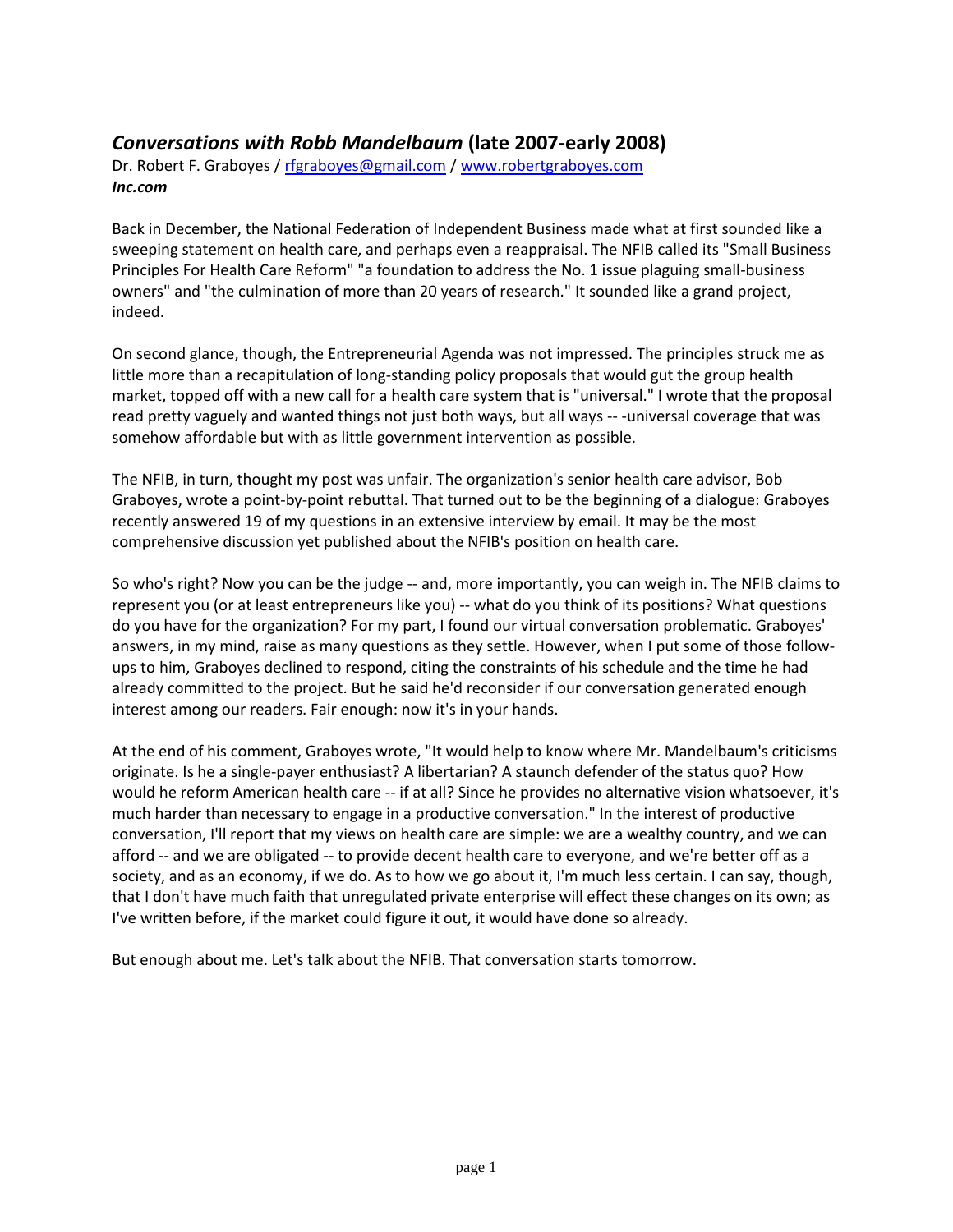# **PART I**

**INC.COM:** You've commented that the health care debate has long centered on the question: "Which is more important -- coverage, cost, or quality?" What do you mean exactly, and where did NFIB historically come down on that question?

**GRABOYES:** Health care reform entails several admirable goals: Holding down costs, getting people covered by private or public insurance, and improving the quality of treatments (including the range and availability of those treatments). In a world of limited resources, no country can achieve the maximum along every dimension. Choice is inescapable in health care, as in all economic markets. Interest groups disagree on which goals to sacrifice in the course of reform. Historically, NFIB's membership has been most concerned with cost, both for affordability and as a means of expanding coverage.

**INC.COM:** How has the NFIB's stance in that debate evolved in the last year, and what brought about the change?

**GRABOYES:** In 2007, NFIB broadly defined its Small Business Principles for Health Care Reform. In 2008 and 2009, we'll further define these principles. High and rising costs remain the paramount concern of small business. The soaring costs are driven by rapid advances in technology, incentive structures that reward medical procedures rather than outcomes and prevention, insufficient competition among insurers and providers, lack of transparency on costs and outcomes, and vagaries of malpractice law. We're an aging population, plus we're richer and demand more. These problems are all worsening, but are fixable.

However, it's increasingly difficult to disentangle cost and coverage. Why? According to a Kaiser/HRET Employer Health Benefits Survey, health insurance premiums for small businesses have increased 129 percent over the last eight years, leading to more people without coverage. In addition, cost and coverage both impact the quality of care and the rate of medical innovation. In NFIB's view, cost/coverage/quality is not a multiple-choice question.

A majority of America's uninsured work for or own small businesses and the numbers are worsening. Relatively few existing small businesses -- including NFIB members -- drop coverage. The problem is that new small businesses, opening their doors for the first time, are less likely than in the past to provide health insurance for employees. These new firms make the excruciating choice of jobs over health insurance. In addition, fear of losing insurance coverage deters countless Americans from pursuing their dreams of owning their own businesses. That's bad for them, bad for our economy, bad for America.

**INC.COM:** You warn Americans not to expect "unlimited access to the highest quality care at bottomdollar prices whenever they want." Where would NFIB propose to draw the line with its universal coverage? What kind, and how much, care could every American expect?

**GRABOYES:** NFIB has endorsed universal access to quality affordable health care, which means insurance coverage must be within the reach of all Americans, including those who are sick or poor. But that does not mean limitless expenditures for all. Every health care system on earth limits access -- the word "universal" does not allow any system to escape the need to deny some people care that they want and that would help them. The difficult questions are: Who is denied care? Which care? Why? When? Where? Health care reform doesn't eliminate the questions, but only alters the answers.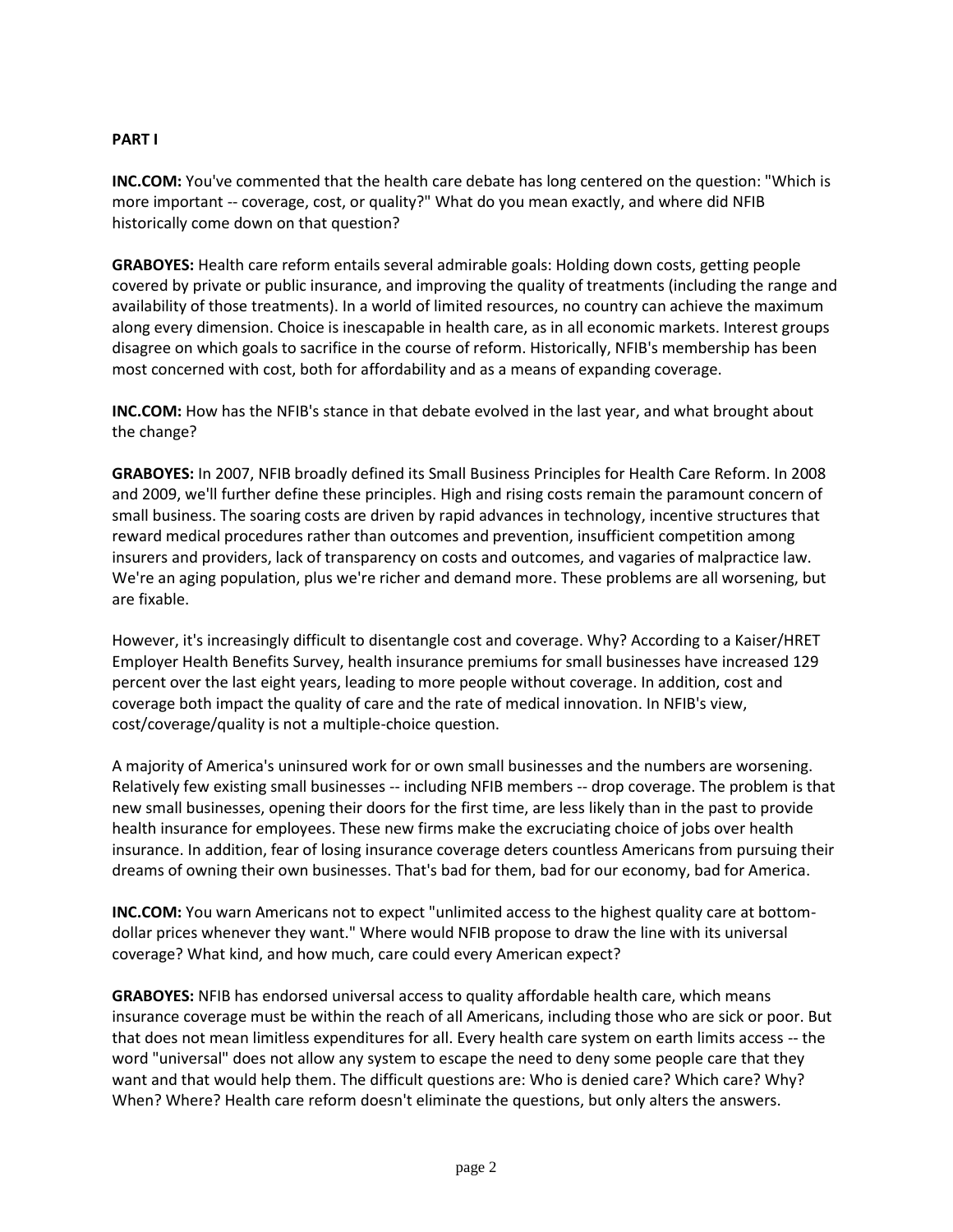Neither NFIB nor any other organization has the cognitive power or moral authority to dictate exactly how much and what sort of care 300 million Americans ought to have. We need a system that allows individuals to make their own choices or to delegate them as they see fit. It's important to remember that guaranteed benefits are meaningless without guaranteed availability. A few years ago, the Canadian Supreme Court slammed Quebec's single-payer system, with the Chief Justice declaring, "Access to a waiting list is not access to health care."

**INC.COM:** How much would NFIB's vision of universal access cost? Who would pay for it, and how?

**GRABOYES:** It's not clear that universal access has to cost more than we currently spend. Our health care system is not at maximum efficiency by anyone's standards. Peter Orszag, director of the Congressional Budget Office, was quoted recently as saying that evidence "suggests you can take costs out of the system without harming health and maybe even slightly improving it." This notion that we can reduce spending without harming health comes from economists across the political spectrum.

We need to create incentives for consumers, providers, and insurers to increase wellness and prevention efforts. We need transparency from providers and insurers -- clear, understandable, easily obtainable information on costs and outcomes of different medical interventions. Consumer Reports and similar publications and databases have made it possible for ordinary people to make sensible decisions about highly complex products in which they have no expertise. The health care industry needs do the same, and they're not likely to do so out of altruism. They need to be rewarded for doing the right thing, and currently they're not.

**INC.COM:** Apart from malpractice reform, what measures could we take to lower the cost of health insurance, or the underlying health care?

**GRABOYES:** We can't really get a handle on the numbers without solving a big mystery lurking within the cost structure of American medicine. Within the United States, per capita health care costs vary tremendously across geographic regions, across insurers, and across providers; Utah, for example, spends 40 percent less per person on health care than Massachusetts. We know some of the difference results from differences in cost of living and differences in age and health of the populations. But most of the variation is unexplained. Some parts of the country spend way less on health care for some reason and -- this is the real news -- the patients seem to do just as well there as in the high-spending areas.

So a big policy question is whether and how we might bring down spending in the high-cost areas without reducing the quality of care. If we can find the key that unlocks this mystery, we then have the potential to free up resources and cover some or all of the uninsured. Lots of economists are working on these questions, the Congressional Budget Office included.

I'll conclude by noting that one of NFIB's reform principles is "realistic." We'd like to proceed rapidly, but not so rapidly that some Americans' care suffers as reform takes hold.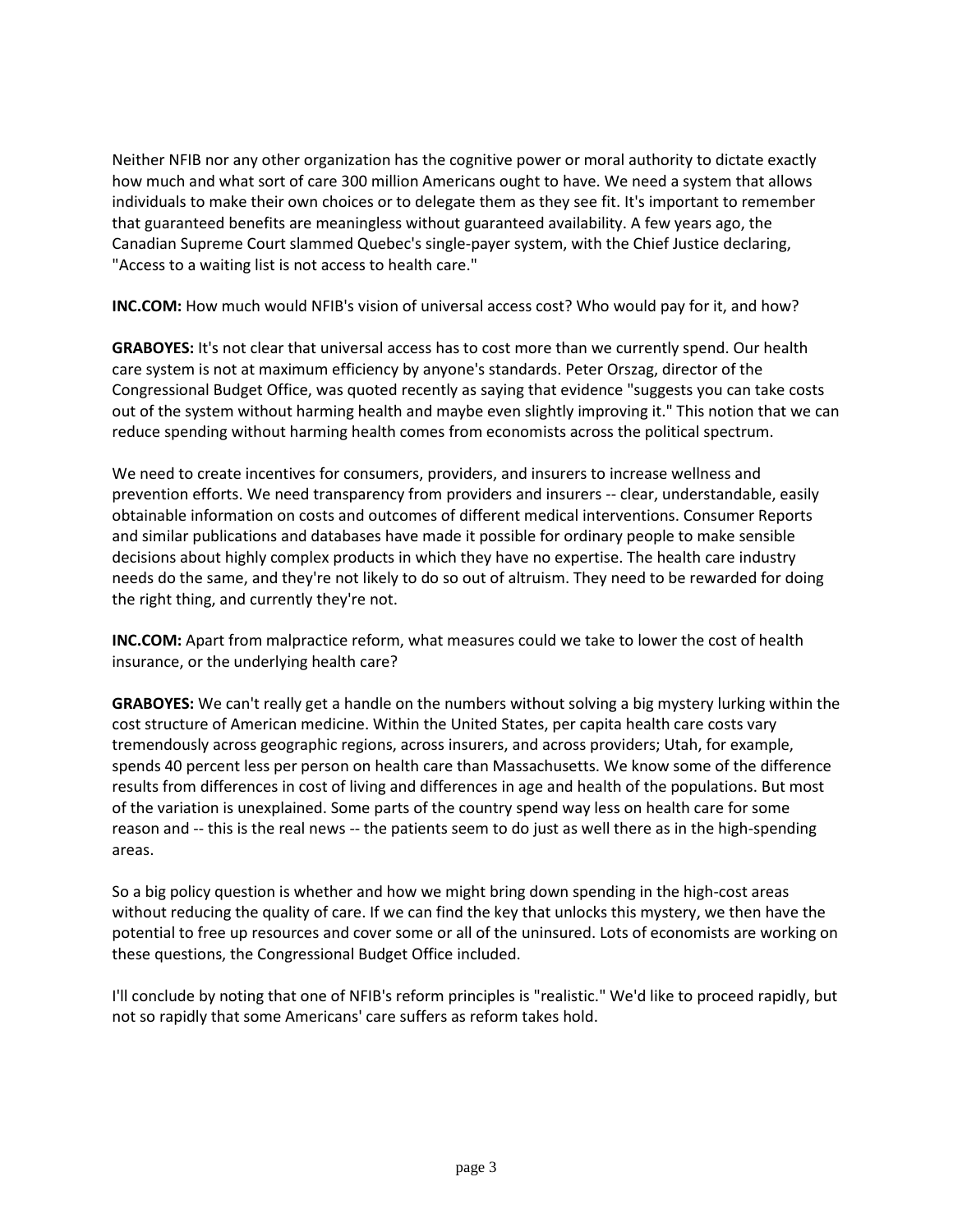# **PART II**

**INC.COM:** In its principles, the NFIB opposes rules that would force business to either provide their own coverage or pay into a national pool, yet you've insisted that the organization wouldn't "let anyone off the hook in financing health care." What do you think is small business' fair share, and how should they pay it?

**GRABOYES:** "Fair share" is easier to declare than to implement. Failing to recognize this yields unpleasant unanticipated results. In the 1980s, Congress imposed a stiff tax on luxury goods such as yachts. The rich should pay their fair share, went the argument. In practice, the tax barely touched the wallets of the rich but deeply slashed the modest incomes of boat-builders and boat-sellers. Yachtbuyers simply passed the tax along to the suppliers, making a hash of the fair share idea.

So if Congress imposes a payroll tax to create some "fair share" burden on small businesses, the question is whose wallet suffers. Will a payroll tax to buy health insurance come out of the profits of the business or out of the wages of the employees? In industries or regions with tight labor markets, the tax probably hits companies' profits a lot and employees' wages only a little. With looser labor markets, wages, not profits, get slammed. The noble idea of a fair share turns into a lottery for both firms and workers.

Even worse, a payroll tax skews markets in some predictable and unfortunate ways. It's based on wages paid in the U.S., not on other business costs, so a payroll tax penalizes firms that hire American workers and rewards firms that replace them with machines or overseas facilities. Many small businesses, and some large ones, have thin profit margins. An attempt to allocate a "fair share" to these businesses may drive them out of the market. Fair share becomes no share, and more workers and their families go on the dole. Besides, small business is not the primary cause of the broken health care system, so we can't ask small business to bear all or most of the cost of the repairs.

**INC.COM:** Why does NFIB place such importance on a universal tax deduction for health insurance costs? Who would it benefit, since the self-employed can already deduct health insurance as a business expense, and at least 80 percent of the uninsured don't pay any taxes anyway? Does NFIB envision replacing the tax deduction for businesses with the deduction for individuals, or two deductions side by side, one for employers and one for individuals?

**GRABOYES:** The tax code has a major impact on the health care market, so you can't try to fix the health care system and ignore federal tax laws. The current tax treatment of health insurance benefits creates a bias for providing health care through employers and, in some cases, encourages businesses to purchase lavish plans because the benefits are not taxed as ordinary income would be. At the same time, the owner of a small business may not be able to cover himself under the same plan as the rest of his employees and has to shop for a separate plan in the individual market. While the self-employed are allowed an individual deduction for those costs, the deduction is not as rich as the deduction at the business level because the deduction does not apply to payroll taxes.

To treat entrepreneurs differently than those who receive their health care from a corporation punishes them simply because they are self-employed. Fixing this inequality in the tax code is a critical step in helping entrepreneurs gain access to more affordable health care options. Those who are self-employed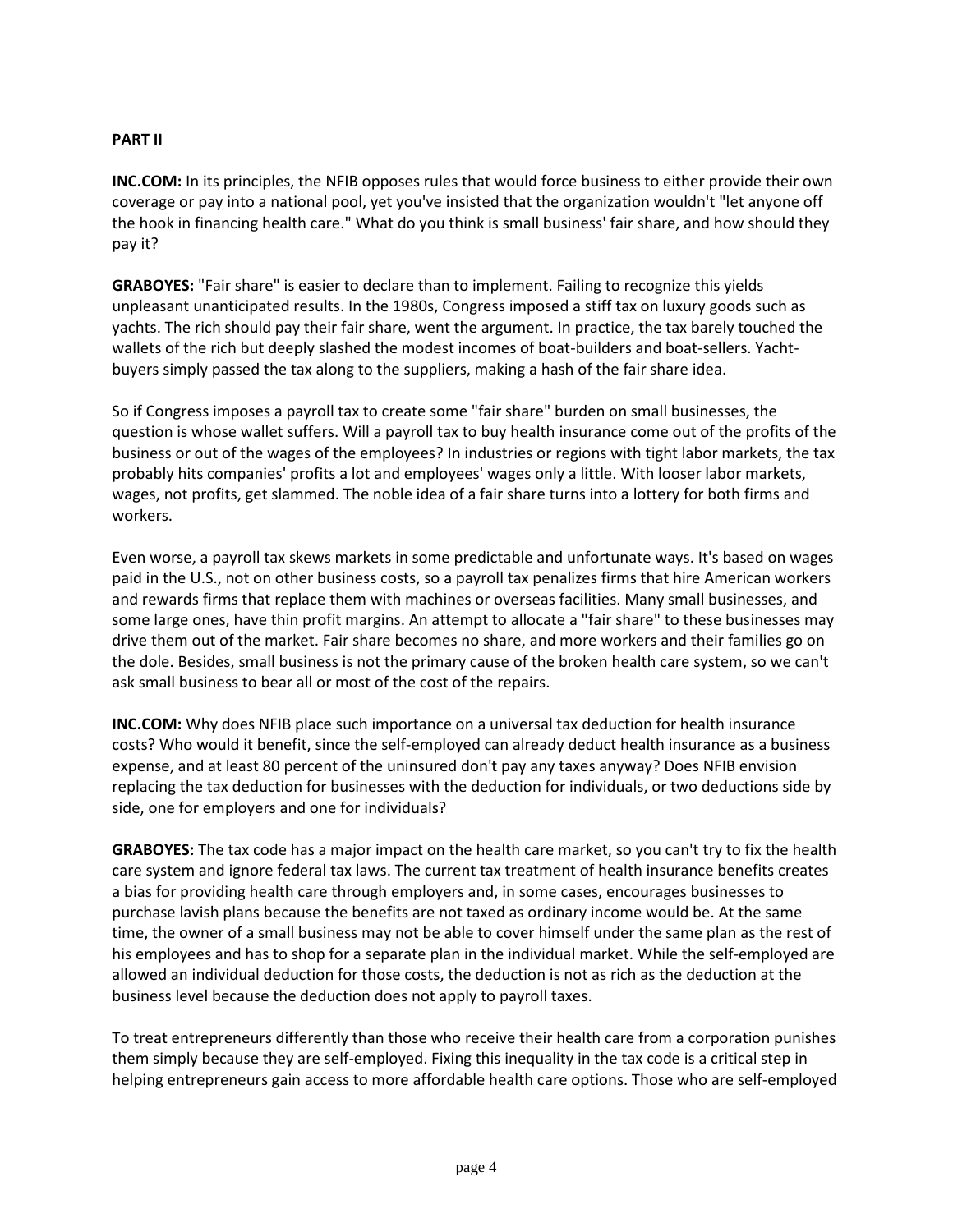should be on equal footing with their larger counterparts by permitting health insurance premiums to be deducted from both their income and payroll taxes.

These are just a few of the issues in the tax code that impact different health care consumers in different ways. Our goal should be to find incentives that can create a level playing field and ensure that affordable, quality health care coverage can be purchased no matter who is purchasing it.

**INC.COM:** Would a tax deduction make individually purchased insurance cheaper for most consumers than getting it through their employers? If not, what might prod employees to buy their own coverage?

**GRABOYES:** A more level market ought to lower the price for individual policies and for employer-based policies. The difference between costs of individual and employer-based policies would almost certainly narrow. How they ultimately compare is an unanswerable until we do it. Right now, consumers have little incentive to shop around, because the purchasing decisions are made by employers. Firms have little incentive to shop around, because switching policies tends to generate ill will among employees, and prices aren't much better when switching plans. The result is that insurers and providers are not subject to the competitive pressures that exist in other markets. A more competitive insurance market would almost certainly generate more innovative policies -- rewards for wellness and prevention, longer-term consumer-insurer-provider relationships, special policies tailored for people with specific health conditions.

**INC.COM:** Let's talk about another measure that the NFIB has always supported as a way to lower costs: interstate health associations. Are most states too small to support internal health associations in NFIB's view? Or is the cross-border provision really about avoiding onerous regulations?

**GRABOYES:** It is exceedingly difficult to achieve sufficient small business pools within the confines of a single state -- even a large state. And, we do see multi-state arrangements as a way to create more uniformity in the regulatory structure. It is very difficult for a small business to deal with 50 different sets of state regs, and uniformity would go a long way to easing the administrative burden and may well help drive down the administrative costs facing those in the small group market. For decades, ERISA has allowed large firms to pool risks across state lines and to avoid onerous state regulations. Their employees receive excellent care and coverage. NFIB isn't asking anyone to exempt small businesses from prudent regulation and oversight; we only want small businesses to enjoy the same opportunities and to bear the same burdens as large firms. That's not the case today, and the fixes aren't all that difficult.

**INC.COM:** Help me distinguish between "less government oversight" (my words) and eliminating "misguided or obsolete regulation," as you more or less put it -- what current regulations strike NFIB as particularly misguided or obsolete?

**GRABOYES:** Again, state regulations play a vital role in guaranteeing the safety and quality of health care. But small businesses are subject to thousands of regulations that do not apply to big companies regulated under ERISA. If these thousands of regulations aren't necessary for the health and safety of big-company employees, then it's difficult to argue that they're necessary for small-business employees. Monitoring and regulating insurers and providers is a good thing, but small business should face the requirements as big business, and that's not the case today.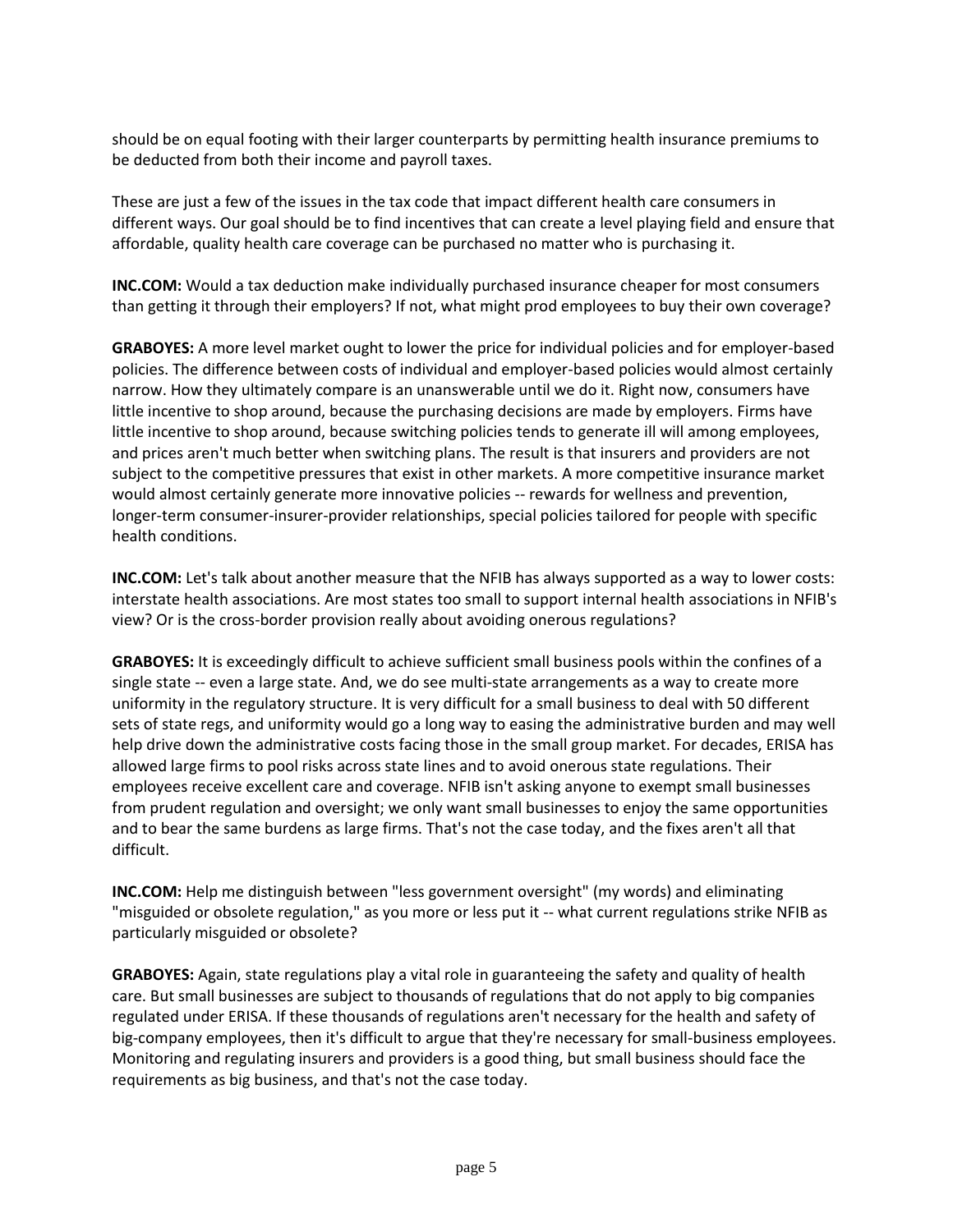#### **PART III**

**INC.COM:** You wrote in your comment to my original post that "our goal is not to 'push people away from employer coverage.' " However, the NFIB's principles state "Health care and tax laws should not push Americans into employer-provided or government-provided insurance programs and hobble the market for individually purchased policies" and "to the greatest extent possible, Americans should receive their health insurance through the private sector." (My emphasis.) Why isn't it reasonable to assume that NFIB would prefer to see more people trade employer coverage for their own insurance?

**GRABOYES:** We're getting hung up on semantics here and may be talking past one another. Since the 1940s, price controls, tax laws, and labor regulations have artificially boosted the penetration of employer-based policies and desiccated the individual market. Your employer can deduct the cost of health insurance on its taxes, whereas the individual doesn't get the same kind of deduction. Without this tax-induced distortion, we would certainly have a larger, more vibrant, more competitive market for individual policies, and there would probably be a shift in that direction.

With regard to your comments about the individual market, it is worth noting that it is not a matter of "pushing" them there, as you said. In fact, there are a lot of small business owners already in the individual market, particularly among the self-employed. The goal ought to be to transform the individual market so that the bias that exists today between large-employer, small-employer and individual markets no longer exists. Tax equity would be an example of how we can achieve that equity across all markets.

All in all, greater control over health insurance by individuals would probably be a good thing. But if firms want to continue providing insurance and individuals want to get insurance through their employers, NFIB isn't opposed.

**INC.COM:** But a small business, as marginal revenue to a large insurer, is thought to lack leverage when buying insurance in the competitive market. Wouldn't an individual consumer have even less leverage - not just purchasing power but also in appealing claims decisions? (Daniel Gross makes this argument in a column for Slate, the online magazine.)

**GRABOYES:** If this is true with respect to health insurance, then why isn't it true with respect to every other kind of insurance or every other kind of good? If you work for a large employer, would you want that employer to purchase your auto insurance and your homeowners insurance? How about your groceries or your housing? The same argument ought to hold.

Here's the bottom line: We have a 60-year accumulation of legislation that hands leverage to large employers and denies it to small businesses and individuals. Then, we tout the large-group leverage as a reason to further shrivel the small-group and individual markets. It's circular reasoning.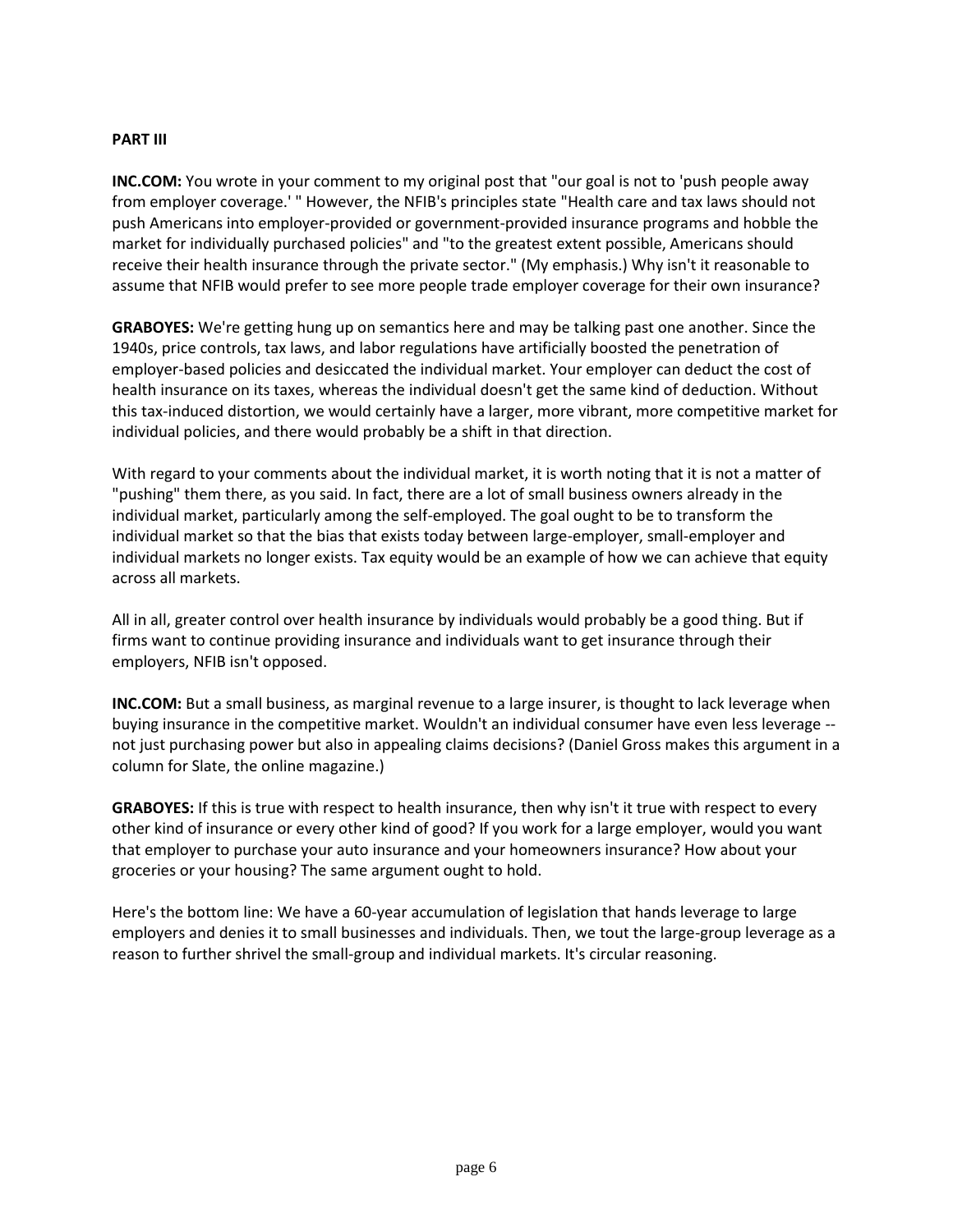# **PART IV**

**INC.COM:** The NFIB appears to put a lot of emphasis on controlling health expenses by turning patients into smart shoppers making cost-benefit calculations. But when the choices are between sickness and health, or even life and death, don't they often defy rationality? How successful can such an approach be?

**GRABOYES:** I'll answer this one circuitously by talking first about a house.

Last year, I bought a house built in 1955. It has a gas heater, some carbon monoxide detectors, and lots of electrical wiring. I don't know any more about how those work or when they are malfunctioning than I do about my heart and lungs. I know that gas goes through the burner and blood goes through my heart, but not much more than that. And yet both can mean the difference between sickness and health, life and death. In the case of the heater, proper functioning also determines my family's life and health, whereas my heart is pretty much just me. The bottom line is that I do not have the skills or knowledge to guide the proper maintenance of either the heater or my heart. And if a malfunction in either leaves me gasping for breath, I won't be in much of a position to make calm, collected decisions.

In the case of my house, however, there is an information infrastructure that is partially missing in our health care system. When I bought the house, a skilled inspector examined the house and issued a report. There is a database of problems associated with the history of my home. The bank that holds my mortgage, the insurer who indemnifies the property, the city in which I live, and other assorted characters form a latticework of checks and balances to minimize the chance that the heater will turn lethal. In the case of health care and health insurance, the equivalent network is stunted and the information flows far less effective at providing information.

Two themes pop up constantly in discussions about health care. One theme portrays health care as uniquely important to one's sickness and health, life and death. But HVAC technicians, pilots, electricians, auto mechanics, architects, inspectors, food handlers, bus drivers, bridge engineers, and countless others also hold our lives in their hands. The other theme is that in most endeavors, people are really smart and capable of decisions, but somehow in the case of health care, they're dumb as paperweights.

But even in our information-constricted health care system, there's ample evidence that people are pretty smart and capable of controlling their destinies. Some clever health economists have examined the differences in health care treatments and outcomes in families headed by physicians and families headed by ordinary laymen. If the people-are-dim-but-doctors-are-smart hypothesis holds true, doctors' family members ought to do much better in medical situations than ordinary folks' family members. But they don't. Somehow, ordinary folks delegate the information-gathering in myriad ways -- by consulting with multiple doctors, by asking friends, neighbors, and clergymen, by consulting books and websites. And they do this even in a health care system where information is notoriously hard to acquire. That said, I'm quite sure that the decisions made by laymen and by physicians are not as good as they could be.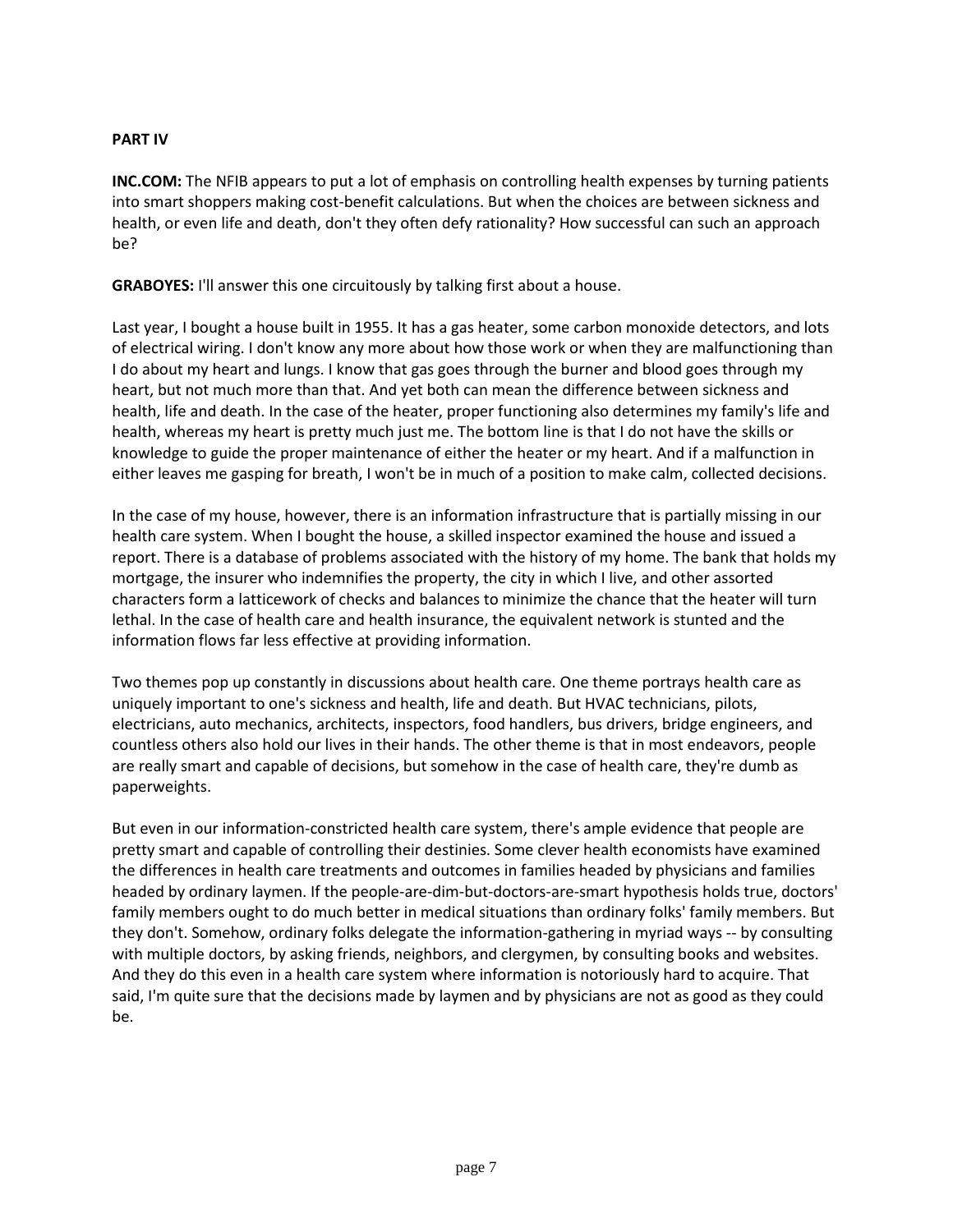## **PART V**

**INC.COM:** What does NFIB think of the "managed competition" proposals that the Democratic candidates have proposed, where subsidized government-run coverage competes with private insurance?

**GRABOYES:** I'm not going to critique the proposals of candidates from either party. We're proactively and positively reaching out to all the campaigns, engaging them in conversation about the needs of small business. We're working as an organization to help shape policies that benefit small business and the country as a whole.

**INC.COM:** Why is the NFIB so reluctant to embrace a government role in providing health insurance, especially considering that in the NFIB's vision the government would guarantee a minimum of coverage and presumably help pay for it?

**GRABOYES:** As I mentioned in my answer to another question, NFIB has endorsed guaranteed access, as opposed to a particular guaranteed level of coverage. But NFIB is certainly not opposed to a government role in providing health insurance. Medicare, Medicaid, SCHIP, the Indian Health Service, Hill-Burton, EMTALA, and a slew of other programs exist and we're not opposed.

**INC.COM:** Why isn't a more expansive government-based system good for small businesses -- after all, it would keep their employees healthy and it wouldn't cost them nearly as much as those who provide coverage now pay?

**GRABOYES:** I disagree vehemently with your premises on both health and costs. Single-payer systems do some things better than we do, but we do some things better than they do -- and on balance, I think the latter is more frequently the case, though that's partially subjective. American health care may deny someone a transplant because she has no insurance, whereas that might not be an issue in some country with universal coverage. On the other hand, America treats and saves extreme low-birth weight infants who would never be treated in some countries who proudly proclaim "health care for all." Americans expect rapid treatment of illness, while Canadians and others expect longer wait times for treatment -- and sometimes waiting kills. Some nationalized systems place rigid age limits on who is eligible for treatments such as kidney transplants.

International data suggest that government-run health care would not be cheaper than our current private insurance. Compare the original estimates of Medicare's costs (recalibrated into current dollars) with the actual costs. Look at the growth of health care costs in Canada and other single-payer countries. Explore the hidden costs implicit in single-payer system: the job-killing tax rates necessary to finance Canadian health care, for example. The humorist P. J. O'Rourke said it best: "If you think health care is expensive now, wait until you see what it costs when it's free."